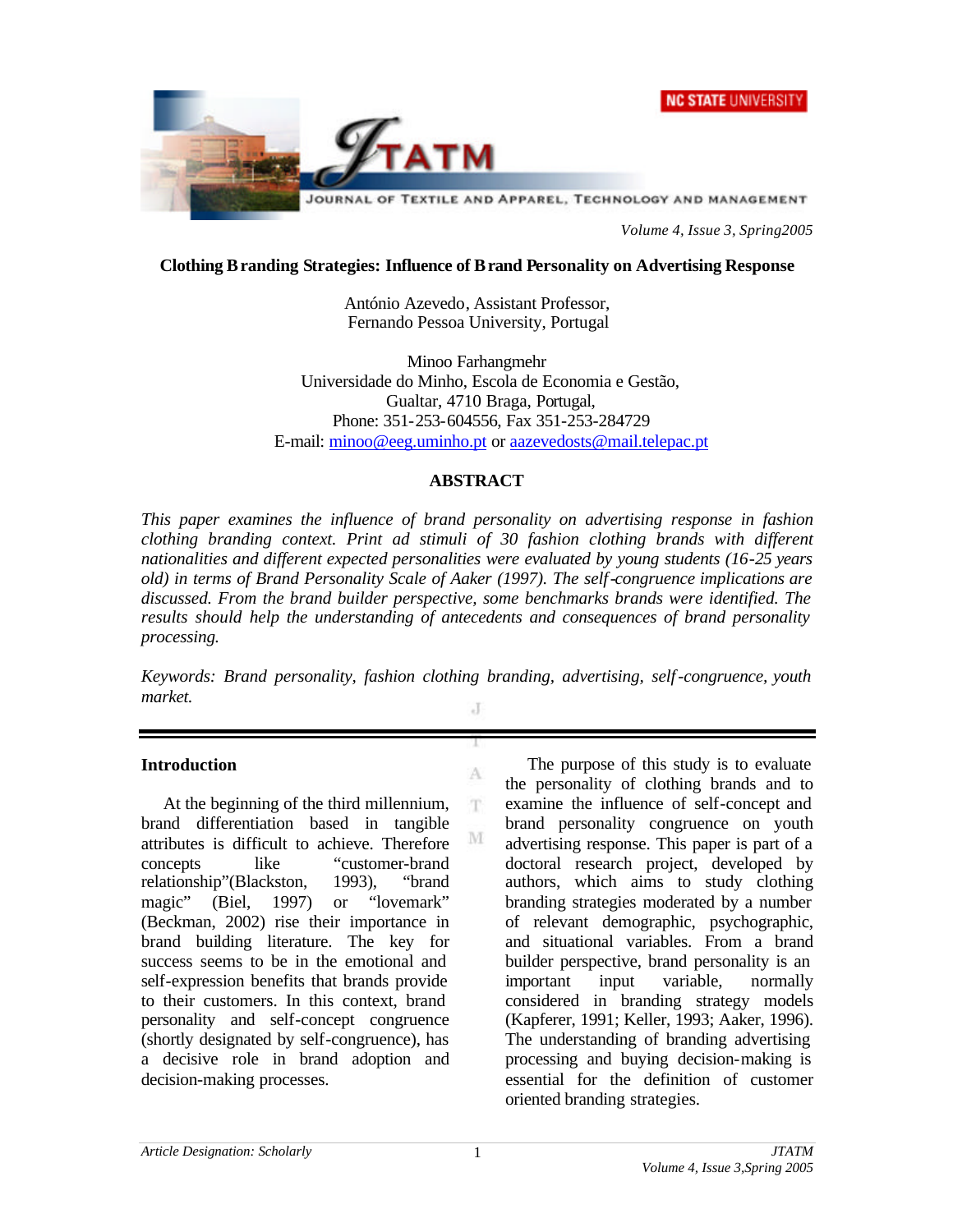In this paper we will first look at literature review of the relevant concepts like brand personality and self-congruence in branding advertising processing context. Then we discuss the results of an experimental study that was conducted in order to assess the brand personality profile of 30 fashion clothing brands. The implications of the validation of the hypotheses that postulate the influence of self-congruence and involvement upon advertising response are also highlighted.

# *Brand personality*

Brand personality is defined as "the set of human characteristics associated with a brand" (Aaker, 1997, p.347). According to Johar and Sirgy (1991, p.23) the brand image building strategy implies the definition of a brand personality and a user personality. The match between brand personality and consumer personality (ideal or real) is also an underlying concept of *relationship marketing* studied by Blackston (1993, 1995) and Fournier (1998) which is based on the self-image congruence notion introduced by Dolich (1969) and further studied by Martin and Bellizi (1982) and Sirgy (1982), amongst others.

Brand personality is an important source of imagery, a soft attribute of image (Biel, 1993, 1997). According to Aaker (1996) brand personality can create brand equity according to three models: self-expression model, relationship basis model and functional benefit representation model. Brand personality is also a differentiation factor that is used as a heuristic cue under low motivation, which can also bias brand attribute information (Chaiken and Maheswaran, 1994).

To measure brand personality, researchers may use different methods often referred to in the literature: personification techniques (Lannon, 1993), the Zaltman's Metaphor Elicitation Technique – ZMET (Zaltman and Higie, 1993) or the IMPSYS model (Heylen, 1990; Heylen et al., 1995).

More recently, Aaker (1997) developed a measurement scale - the *Brand Personality Scale*. She identified five brand personality dimensions and 15 facets: sincerity (downto-earth, honest, wholesome and cheerful); excitement (daring, spirited, imaginative and up-to-date); competence (reliable, intelligent and successful); sophistication (upper class and charming); and ruggedness (outdoorsy and tough).

## *Self-concept and brand personality congruence*

The notion of self-image congruence states that consumer preferences are determined by a cognitive matching between consumer self-image and brand image. Johar and Sirgy (1991) suggested two alternative routes to persuasion: a) self-congruity, defined as the match between the product's value-expressive attributes (product-user image) and the audience's self-concept; b) and functional congruity, defined as the match between the beliefs of product utilitarian attributes (performance related) and the audience's referent attributes.

Self-congruence is the main route used in what Rossiter and Percy (1987) refer to as "transformational advertising", in contrast with functional congruity which is often used in "informational advertising". Fashion clothing is a product category with higher levels of conspicuousness and product involvement, implying that self-congruence is the dominant persuasion route.

Clothing is a non-verbal communication form of the individual personality and selfimage (Thomas et al., 1991). The symbolic, self-expression and socialisation roles of fashion clothing brands (Belleau et al., 1992; Elliot, 1994; Shim and Koh, 1997) also enhance the relevance of the study of the influence of self-image congruence upon brand choice.

In this paper, the brand/product image concept is replaced by the brand personality dimension which is the anthropomorphic component of brand identity (Aaker, 1996).

 $J$ 

T A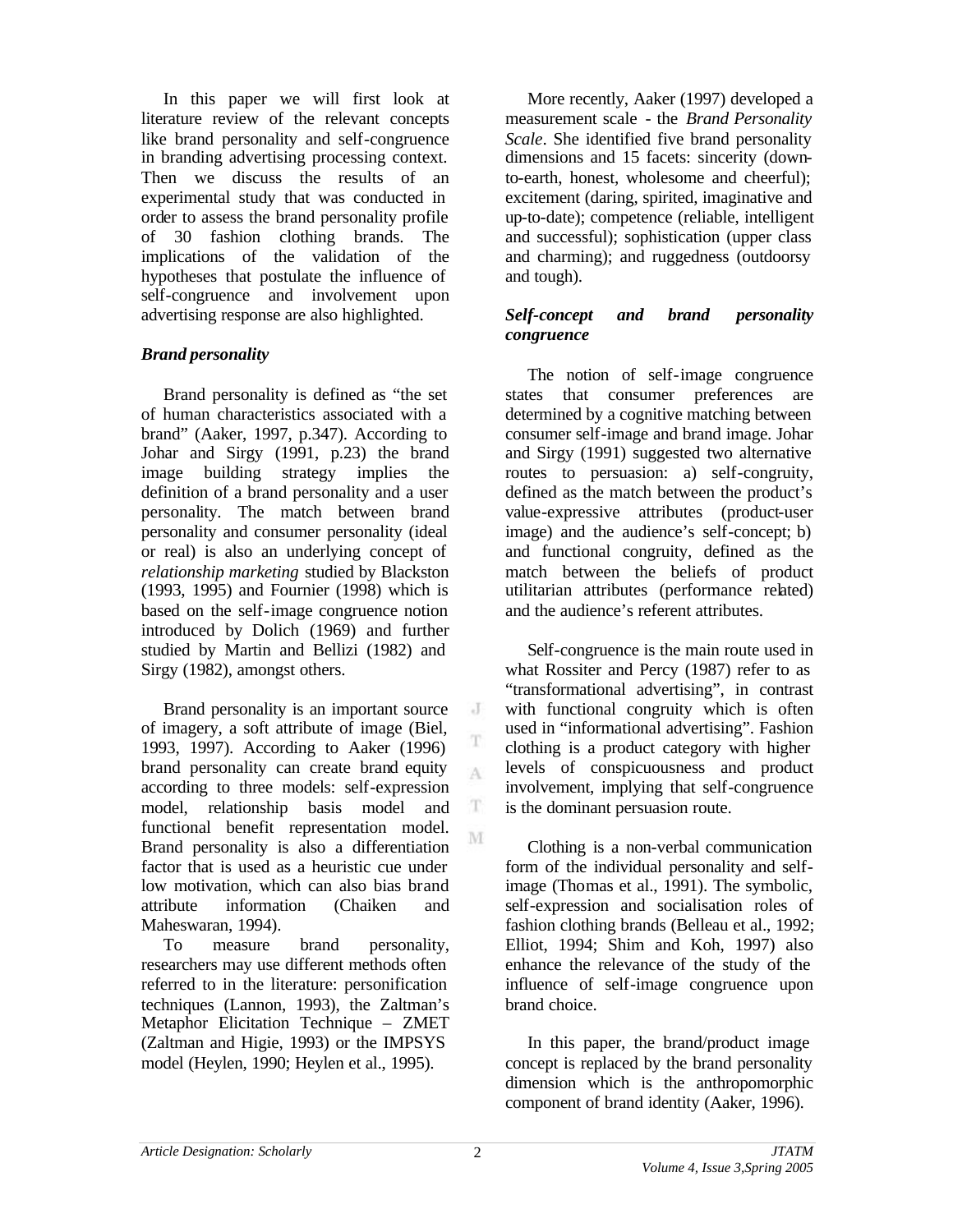# *Advertising response*

From the customer perspective, the adoption of new brands is a consequence of advertising processing (Mehta, 1994, 1997; Cobb-Walgren et al., 1995; Meenaghan, 1995)**.** In this research the theoretical framework is based on the relationship  $A_{ad}$ - $A_b$ -PI (attitude towards the ad – attitude towards the brand – purchasing intention) proposed by MacKenzie et al. (1986). This stimulus-based model claims the dual influence of attitude towards the ad  $(A_{ad})$ upon brand cognition  $(C_b)$  and attitude towards the brand  $(A_b)$ , which in turn influences purchase intention (PI). This model is supported by several studies (Biehal et al., 1992; Brown and Stayman, 1992).

# **Hypotheses**

In this study, the researchers wish to confirm the results obtained by Sirgy (1982), Johar et al. (1991), Ericksen and Sirgy (1992), Shank and Langmeyer (1994), Hong and Zinkhan (1995), Sirgy et al. (1997) and Hogg et al (2000) that supported the image congruence hypothesis. Therefore personality congruence hypothesis was formulated:

*H1 – Consumers will have a more* T *favourable response (in terms of attitude towards the ad, attitude toward the brand*  A *and purchasing intention) toward a print ad of a brand with a personality congruent with*  T *their (ideal) self-concept.*  M

Because the moderating influence of involvement is significant as suggested by Andrews et al. (1990), Browne et al. (1997a, 1997b), amongst others, a second hypothesis was stated:

*H2 – Consumers will have a more favourable response (in terms of attitude toward the ad, attitude toward the brand and purchasing intention) in a higher involvement context.*

# **Methodology**

In order to satisfy the research project needs, 30 active brands in the Portuguese market were selected. As presented in Table I, five subsets of six brands were defined according to the following criteria:

- 1- Based on experts and researchers evaluations, for each brand personality dimension, two Portuguese brands, two foreign brands, and one Portuguese brand with foreign name were indicated this strategy is designated as *foreign branding* by Leclerc, Schmitt and Dubé (1994);
- 2- Researchers also defined a "miscellaneous group" which included a direct selling brand (*La Redoute*), a retailer brand (*Modelo*), a sports clothing brand (*Nike*), and a brand extended to clothing category (*Coronel Tapiocca*), and *Zara,* which was the market leader retailer in Portugal; Each subset had one brand of each personality type and a brand of the "miscellaneous group";
- 3- Fashion clothing brands oriented to the youth segment of the market for both sexes and with their own stores or franchising system were preferentially selected;
- 4- Brands with web sites were preferentially selected to allow further digital image treatments. Print ad stimuli were collected from magazines and catalogue front covers and modified to A4 format (see Figure 1);
- 5- In order to avoid bias caused by the stimuli presentation order (Buda and Zhang, 2000), or the primacy and recency effect, the researchers made 30 books (6 books by each brand subset) with different presentation orders. This procedure assured that each brand was presented in all possible book positions (from first to sixth)

 $\cdot$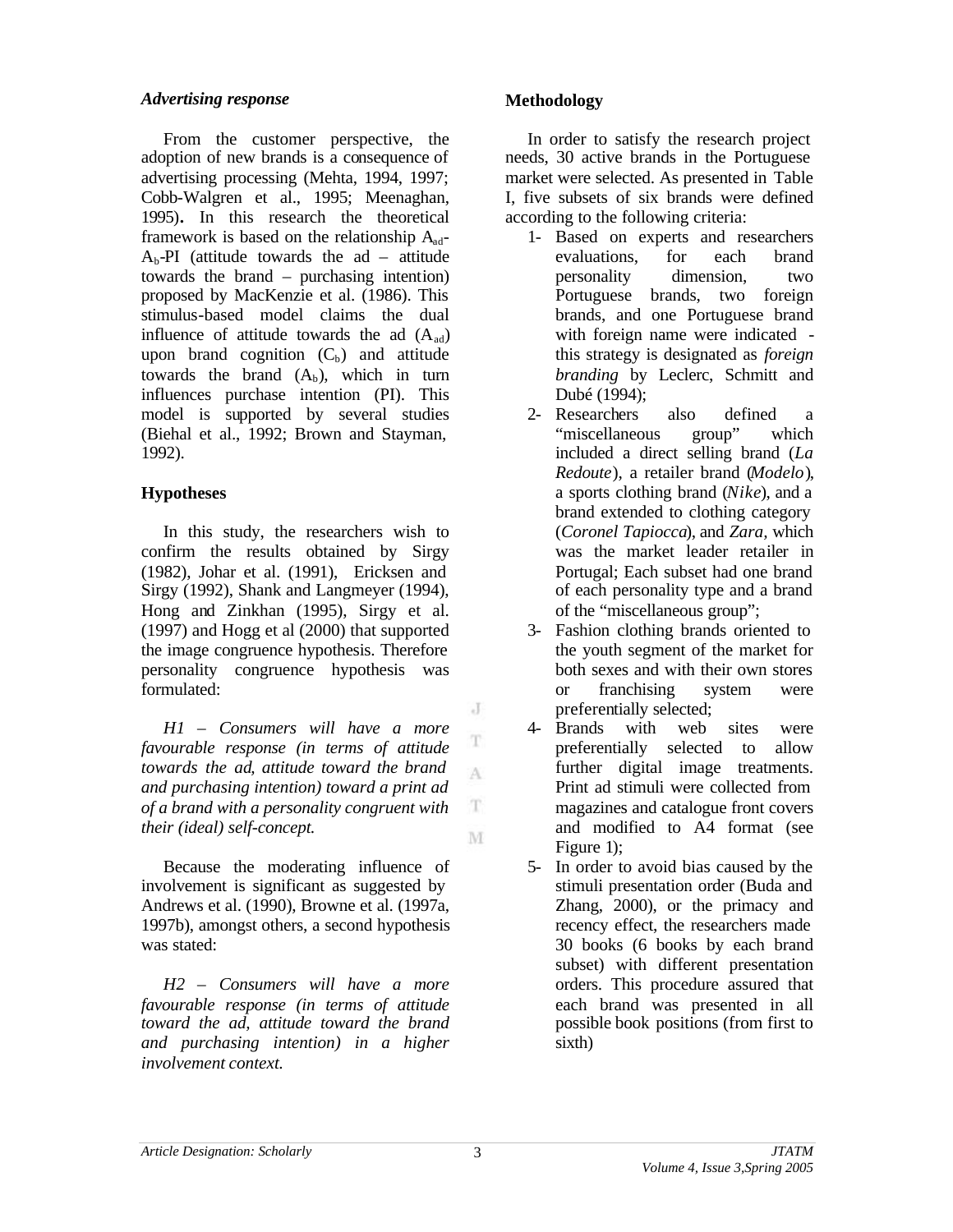| $\mathbf{r}$ and $\mathbf{r}$ are not not need to $\mathbf{r}$ , the correct neutron performance $\mathbf{r}$ |                  |                  |                   |                 |                   |                     |  |
|---------------------------------------------------------------------------------------------------------------|------------------|------------------|-------------------|-----------------|-------------------|---------------------|--|
| <b>Expected</b>                                                                                               | <b>Sincerity</b> | <b>Excitment</b> | <b>Competence</b> | Sophisticatio   | <b>Ruggedness</b> | <b>Miscelaneous</b> |  |
| personality                                                                                                   |                  |                  |                   | n               |                   |                     |  |
|                                                                                                               | 1-Lanidor        | 6-Diesel         | 11-Origem         | 16-Guess        | $21-O'Neil$       | 26-Modelo           |  |
|                                                                                                               |                  |                  |                   |                 |                   |                     |  |
| $\mathbf H$                                                                                                   | 2- Acetato       | 7-Sisley         | 12-MacModa        | 17-Calvin Klein | $22 - Levi's$     | 27- C.Tappioca      |  |
|                                                                                                               |                  |                  |                   |                 |                   |                     |  |
| III                                                                                                           | 3- Springfield   | 8-Fashion        | 13-Massimo        | 18-Rosa $\&$    | 23- Salsa         | $28 - Zara$         |  |
|                                                                                                               |                  | Clinic           | Dutti             | Teixeira        |                   |                     |  |
| <b>IV</b>                                                                                                     | 4- Benetton      | 9- Buzz          | 14- Hugo Boss     | 19-Trindade-    | 24-Portugal       | 29- Nike            |  |
|                                                                                                               |                  |                  |                   | classic         | Radical           |                     |  |
| V                                                                                                             | 5-Nathan         | 10-Cheyenne      | $15-A$ lto        | 20- Peter       | $25 - C111$       | 30-La Redoute       |  |
|                                                                                                               | Road             |                  | Colection         | Murray          | stores            |                     |  |

**Table I– Brands selected by expected brand personality.**

**Figure 1 - Print ad stimuli of 30 brands selected for the study.**



Legend: The print ad stimuli are placed according to the order displayed in Table I.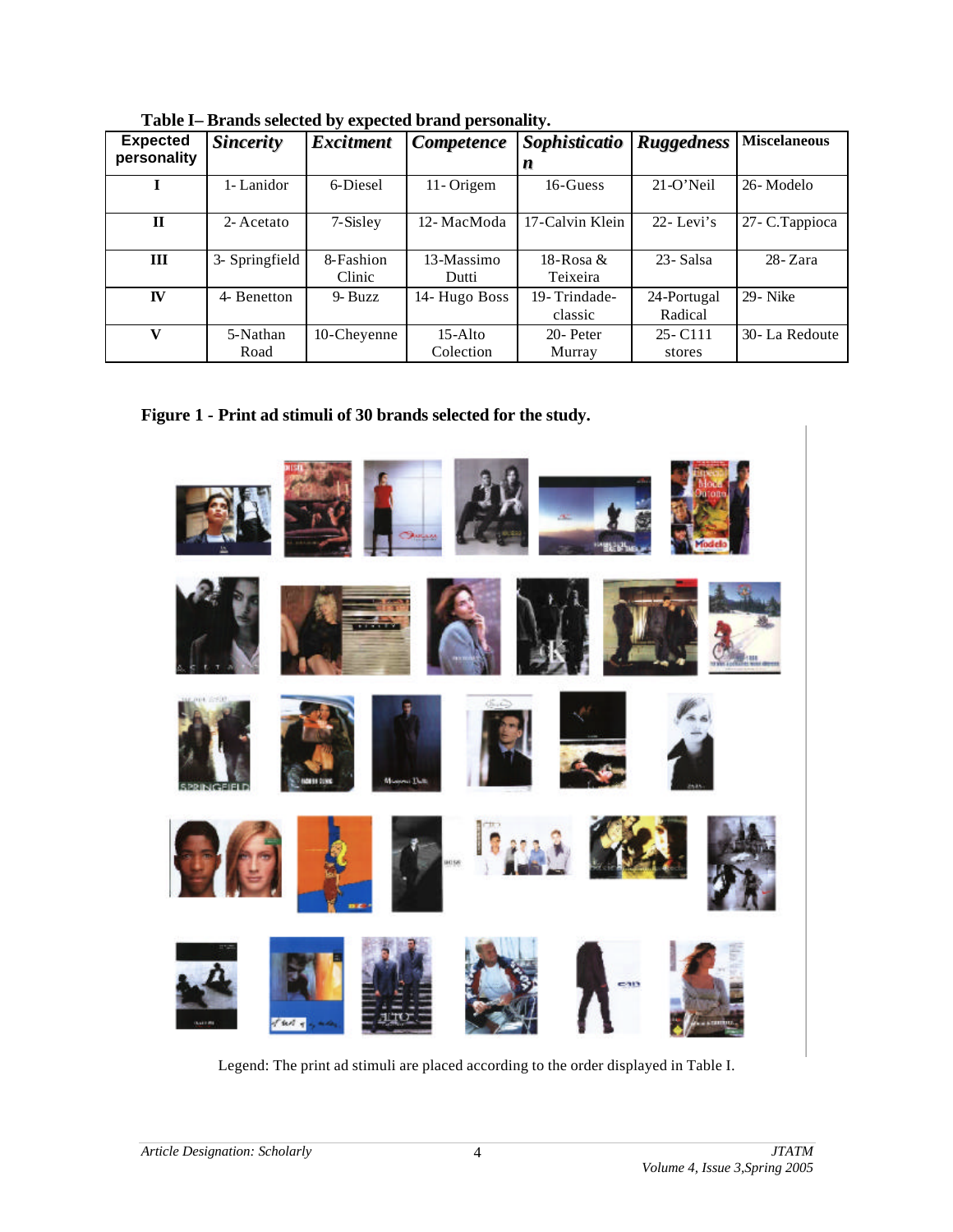# *Subjects*

A convenience sample of 156 students of 16-25 years old (66% female), comprised of two groups of 78 subjects: group A, collected from a high school (16-19 years old); and group B, collected from a university (20-25 years old).

The brand sub-sets defined in Table I were evaluated by the following subsamples:

Brand sub-set I) - 16 respondents of group A (8 female) and 16 of group B (9 female);

Brand sub-set II) - 18 respondents of group A (10 female) and 16 of group B (9 male);

Brand sub-set III)- 15 respondents (8 male) of each age group;

Brand sub-set IV)-14 respondents of group A (10 female) and 16 of group B (9 female);

Brand sub-set  $V = 15$  respondents of group A (10 female) and 15 of group B (9 female).

# *Measures*

First, subjects were invited to provide the following data: the ten most important clothes buying decision factors (for example, price, clothing quality, brand image, brand personality, fashion, store image, magazine ads, clothing style, country of origin, use of endorsers in advertising, sponsorship, catalogue, clothing physical characteristics, easiness to find and fashion shows); and fashion clothing brands usually worn by the subject or by the people of this age segment (16-25 years old), which is an indirect measure of knowledge and spontaneous brand awareness of the brands evaluated in this study.

Using a five-point Likert scale  $(1=$  not at all descriptive, 5= extremely descriptive), subjects rated the extent to which the 42 Brand Personality Scale traits (translated and adapted to Portuguese language) described each brand presented. The selfconcept and brand personality congruence was measured with an adaptation of the method suggested by Sirgy et al (1997).

According to this procedure the subject first describes the brand user profile and then states directly the congruence or consistency between the brand user profile and his (ideal) self-concept.

After the presentation of each ad stimuli, the following dependent variables were measured with 1-7 Likert scales. Attitude towards the ad,  $A_{ad}$  was measured by the average of four items suggested by Biehal et al (1992): good/bad, like/dislike, interesting/boring, creative/uncreative and informative/uninformative. Cognitive response toward the ad,  $C_{ad}$  was assessed by the average of three items (Marchand, 1998): catch/not catch my attention, credible/not credible and convincing/not convincing. Attitude towards the brand,  $A_{b}$ , was measured by the average of four items (Biehal et al, 1992): good/bad, like/dislike, satisfactory/unsatisfactory, good/bad quality. The item valuable/worthless was also included in order to have a overall indicator of brand equity. Purchasing intention was measured by the average of scores of the agreement degree with four positive actions suggested by Vezina and Paul (1997): to search information about the brand, to visit a store, to buy clothing and to recommend the brand.

Researchers also measured the involvement using 10 items of Personal Involvement Inventory-PII (Zaichkowsky, 1985) adapted by Phelps and Thornson (1991): important/unimportant, of concern to me/of no concern for me, relevant/irrelevant, very meaningful/means nothing to me, fundamental/trivial, interesting/not interesting, impressive/not impressive, significant/insignificant, vital/superfluous and exciting/boring.

# **Discussion of results**

Sproles and Kendal (1986) proposed eight factors to describe apparel decisionmaking styles: quality, loyalty, image, value, fashion, recreation, confusion and emotion. On the other hand Rose et al (1994) suggested three factors utilitarian characteristics, style and brand name. For

 $\rm J$ 

T A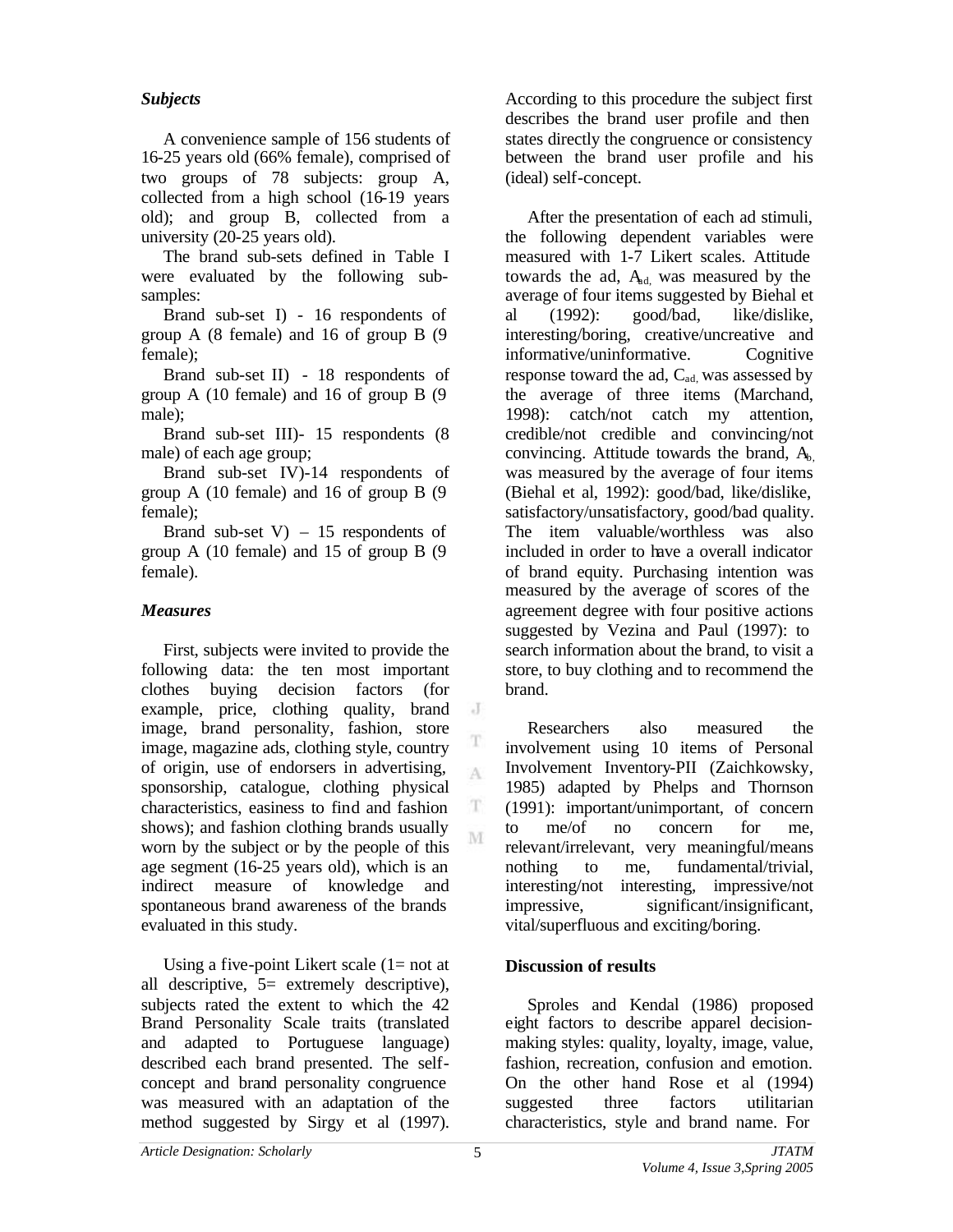the sample subjects, style (30.8%) which is a brand personality input, quality (25.0%), physical characteristics (16.0%) and price  $(14.7%)$  were the top buying decision factors. Hence, in terms of Shim and Bickle (1994) classification of ten psychographic factors, the respondents could be labelled as practical/conservative users of clothing (PCUC) more than symbolic/instrumental users (SIUC) or apathetic users.

Subjects spontaneously cited 178 different clothing brands that they normally wear, which means that this category is very fragmented in terms of mental brand positioning. *Levi's* was the top-of-mind brand (31.1%) and also leads the ranking of brand awareness (9.6%), followed by *Zara* (7.4%). As forecasted, there was no Portuguese brand in the brand awareness top 20 (*Salsa* was the  $21<sup>st</sup>$  brand with 1.41% of brand citations), however the Portuguese brand  $C111$  was the  $20<sup>th</sup>$  top-of-mind brand.

### *Brand personality evaluation*

The analysis of brand personality dimensions scores (see Table II) led to a definition of groups of brands with identical profile. From the initial 30 brands listed, 12 brands belonged to the *Excitement* (E) personality group (from the most exciting to the least exciting): *Benetton, Diesel, Fashion Clinic, Levi's, Cheyenne, C111, Portugal Radical, Springfield, Nathan Road, Peter Murray, Buzz and Salsa.*

**Table II - Brand personality dimensions scores.**

| Acetato<br>Alto Colection<br>2.66(0.51)<br>2.90(0.70)<br>3.44(0.68)<br>3.03(0.67)<br>2.47(0.61)<br>4.00(0.57)<br>3.28(0.78)<br>3.31(0.78)<br>3.26(0.89)<br>2.58(0.92)<br>Benetton<br>2.89(0.97)<br>3.54(0.92)<br>3.91(0.67)<br>3.70(0.69)<br>2.77(0.78)<br><b>Boss</b><br>3.37(0.75)<br>2.43(0.66)<br>2.60(0.91)<br>1.91(0.72)<br>2.21(0.57)<br><b>Buzz</b><br>C111<br>2.74(0.46)<br>3.58(0.61)<br>2.63(0.64)<br>2.57(0.88)<br>2.98(0.77)<br>2.70(0.66)<br>3.63(0.76)<br>2.79(0.67)<br>2.94(0.86)<br>2.80(0.82)<br>Cheyenne<br>Diesel<br>2.61(0.70)<br>3.90(0.72)<br>2.82(0.62)<br>2.90(0.83)<br>2.59(0.60)<br>2.72(0.79)<br>3.95(0.76)<br>3.37(0.70)<br>3.70(0.72)<br>2.38(0.69)<br>Guess<br><b>Fashion Clinic</b><br>2.44(0.57)<br>3.85(0.69)<br>2.61(0.78)<br>2.93(0.83)<br>2.41(0.76)<br>Lanidor<br>2.97(0.68)<br>3.47(0.70)<br>3.19(0.69)<br>3.67(0.80)<br>2.23(0.88)<br>LaRedoute<br>3.08(0.51)<br>3.19(0.77)<br>2.95(0.70)<br>3.23(0.81)<br>2.44(0.76)<br>3.03(0.63)<br>3.66(0.65)<br>2.97(0.77)<br>2.99(0.72)<br>2.99(0.85)<br>Levi's<br>3.18(0.59)<br>2.73(0.63)<br>2.88(0.71)<br>3.09(0.62)<br>2.20(0.64)<br>Macmoda<br>3.08(0.77)<br>3.48(0.78)<br>Massimo Dutti<br>2.55(0.61)<br>3.04(0.75)<br>2.54(0.66)<br>Modelo<br>2.87(0.69)<br>2.33(0.78)<br>2.54(0.77)<br>2.31(0.73)<br>2.41(0.60)<br>Nathan Road<br>3.03(0.56)<br>3.35(0.73)<br>2.77(0.82)<br>3.01(0.89)<br>2.75(0.81)<br>Nike<br>3.04(0.81)<br>3.94(0.72)<br>3.49(0.91)<br>3.02(0.96)<br>2.96(0.85)<br>3.87(0.77)<br>O'neil<br>2.89(0.64)<br>3.10(0.69)<br>2.51(0.76)<br>3.21(0.55)<br>2.79(0.70)<br>3.30(0.73)<br>3.04(0.65)<br>3.55(0.74)<br>1.93(0.69)<br>Origem<br>Peter Murray<br>3.12(0.67)<br>3.42(0.68)<br>3.29(0.86)<br>2.99(0.80)<br>3.26(0.63)<br>Portugal Radical<br>2.82(0.65)<br>3.59(0.62)<br>2.67(0.80)<br>2.44(0.93)<br>2.72(0.65)<br>3.41(0.89)<br>Rosa & Teixeira<br>2.61(0.77)<br>2.82(0.77)<br>2.99(0.78)<br>2.39(0.65)<br>Salsa<br>2.87(0.75)<br>3.29(0.80)<br>2.64(0.81)<br>2.87(0.89)<br>2.92(0.87)<br>4.11(0.60)<br>Sisley<br>2.52(0.66)<br>2.94(0.78)<br>3.49(0.85)<br>2.19(0.79)<br>Springfield<br>2.73(0.69)<br>3.45(0.67)<br>2.76(0.85)<br>2.65(0.82)<br>2.70(0.62)<br>Coronel<br>2.97(0.65)<br>3.09(0.66)<br>2.90(0.62)<br>3.54(0.65)<br>2.51(0.67)<br>Tapiocca<br>3.11(1.04)<br>Trindade Classic<br>2.58(0.78)<br>2.55(1.08)<br>2.91(0.89)<br>1.86(0.84) | <b>Brand</b> | <b>Sincerity</b> | <b>Excitement</b> | Competence | Sophistication | <b>Ruggedness</b> |
|--------------------------------------------------------------------------------------------------------------------------------------------------------------------------------------------------------------------------------------------------------------------------------------------------------------------------------------------------------------------------------------------------------------------------------------------------------------------------------------------------------------------------------------------------------------------------------------------------------------------------------------------------------------------------------------------------------------------------------------------------------------------------------------------------------------------------------------------------------------------------------------------------------------------------------------------------------------------------------------------------------------------------------------------------------------------------------------------------------------------------------------------------------------------------------------------------------------------------------------------------------------------------------------------------------------------------------------------------------------------------------------------------------------------------------------------------------------------------------------------------------------------------------------------------------------------------------------------------------------------------------------------------------------------------------------------------------------------------------------------------------------------------------------------------------------------------------------------------------------------------------------------------------------------------------------------------------------------------------------------------------------------------------------------------------------------------------------------------------------------------------------------------------------------------------------------------------------------------------------------------------------------------------------------------------------------------------------------------------------|--------------|------------------|-------------------|------------|----------------|-------------------|
|                                                                                                                                                                                                                                                                                                                                                                                                                                                                                                                                                                                                                                                                                                                                                                                                                                                                                                                                                                                                                                                                                                                                                                                                                                                                                                                                                                                                                                                                                                                                                                                                                                                                                                                                                                                                                                                                                                                                                                                                                                                                                                                                                                                                                                                                                                                                                              |              | 2.88(0.55)       | 3.15(0.58)        | 3.18(0.74) | 3.48(0.82)     | 2.19(0.58)        |
|                                                                                                                                                                                                                                                                                                                                                                                                                                                                                                                                                                                                                                                                                                                                                                                                                                                                                                                                                                                                                                                                                                                                                                                                                                                                                                                                                                                                                                                                                                                                                                                                                                                                                                                                                                                                                                                                                                                                                                                                                                                                                                                                                                                                                                                                                                                                                              |              |                  |                   |            |                |                   |
|                                                                                                                                                                                                                                                                                                                                                                                                                                                                                                                                                                                                                                                                                                                                                                                                                                                                                                                                                                                                                                                                                                                                                                                                                                                                                                                                                                                                                                                                                                                                                                                                                                                                                                                                                                                                                                                                                                                                                                                                                                                                                                                                                                                                                                                                                                                                                              |              |                  |                   |            |                |                   |
|                                                                                                                                                                                                                                                                                                                                                                                                                                                                                                                                                                                                                                                                                                                                                                                                                                                                                                                                                                                                                                                                                                                                                                                                                                                                                                                                                                                                                                                                                                                                                                                                                                                                                                                                                                                                                                                                                                                                                                                                                                                                                                                                                                                                                                                                                                                                                              |              |                  |                   |            |                |                   |
|                                                                                                                                                                                                                                                                                                                                                                                                                                                                                                                                                                                                                                                                                                                                                                                                                                                                                                                                                                                                                                                                                                                                                                                                                                                                                                                                                                                                                                                                                                                                                                                                                                                                                                                                                                                                                                                                                                                                                                                                                                                                                                                                                                                                                                                                                                                                                              |              |                  |                   |            |                |                   |
|                                                                                                                                                                                                                                                                                                                                                                                                                                                                                                                                                                                                                                                                                                                                                                                                                                                                                                                                                                                                                                                                                                                                                                                                                                                                                                                                                                                                                                                                                                                                                                                                                                                                                                                                                                                                                                                                                                                                                                                                                                                                                                                                                                                                                                                                                                                                                              |              |                  |                   |            |                |                   |
|                                                                                                                                                                                                                                                                                                                                                                                                                                                                                                                                                                                                                                                                                                                                                                                                                                                                                                                                                                                                                                                                                                                                                                                                                                                                                                                                                                                                                                                                                                                                                                                                                                                                                                                                                                                                                                                                                                                                                                                                                                                                                                                                                                                                                                                                                                                                                              |              |                  |                   |            |                |                   |
|                                                                                                                                                                                                                                                                                                                                                                                                                                                                                                                                                                                                                                                                                                                                                                                                                                                                                                                                                                                                                                                                                                                                                                                                                                                                                                                                                                                                                                                                                                                                                                                                                                                                                                                                                                                                                                                                                                                                                                                                                                                                                                                                                                                                                                                                                                                                                              |              |                  |                   |            |                |                   |
|                                                                                                                                                                                                                                                                                                                                                                                                                                                                                                                                                                                                                                                                                                                                                                                                                                                                                                                                                                                                                                                                                                                                                                                                                                                                                                                                                                                                                                                                                                                                                                                                                                                                                                                                                                                                                                                                                                                                                                                                                                                                                                                                                                                                                                                                                                                                                              |              |                  |                   |            |                |                   |
|                                                                                                                                                                                                                                                                                                                                                                                                                                                                                                                                                                                                                                                                                                                                                                                                                                                                                                                                                                                                                                                                                                                                                                                                                                                                                                                                                                                                                                                                                                                                                                                                                                                                                                                                                                                                                                                                                                                                                                                                                                                                                                                                                                                                                                                                                                                                                              |              |                  |                   |            |                |                   |
|                                                                                                                                                                                                                                                                                                                                                                                                                                                                                                                                                                                                                                                                                                                                                                                                                                                                                                                                                                                                                                                                                                                                                                                                                                                                                                                                                                                                                                                                                                                                                                                                                                                                                                                                                                                                                                                                                                                                                                                                                                                                                                                                                                                                                                                                                                                                                              |              |                  |                   |            |                |                   |
|                                                                                                                                                                                                                                                                                                                                                                                                                                                                                                                                                                                                                                                                                                                                                                                                                                                                                                                                                                                                                                                                                                                                                                                                                                                                                                                                                                                                                                                                                                                                                                                                                                                                                                                                                                                                                                                                                                                                                                                                                                                                                                                                                                                                                                                                                                                                                              |              |                  |                   |            |                |                   |
|                                                                                                                                                                                                                                                                                                                                                                                                                                                                                                                                                                                                                                                                                                                                                                                                                                                                                                                                                                                                                                                                                                                                                                                                                                                                                                                                                                                                                                                                                                                                                                                                                                                                                                                                                                                                                                                                                                                                                                                                                                                                                                                                                                                                                                                                                                                                                              |              |                  |                   |            |                |                   |
|                                                                                                                                                                                                                                                                                                                                                                                                                                                                                                                                                                                                                                                                                                                                                                                                                                                                                                                                                                                                                                                                                                                                                                                                                                                                                                                                                                                                                                                                                                                                                                                                                                                                                                                                                                                                                                                                                                                                                                                                                                                                                                                                                                                                                                                                                                                                                              |              |                  |                   |            |                |                   |
|                                                                                                                                                                                                                                                                                                                                                                                                                                                                                                                                                                                                                                                                                                                                                                                                                                                                                                                                                                                                                                                                                                                                                                                                                                                                                                                                                                                                                                                                                                                                                                                                                                                                                                                                                                                                                                                                                                                                                                                                                                                                                                                                                                                                                                                                                                                                                              |              |                  |                   |            |                |                   |
|                                                                                                                                                                                                                                                                                                                                                                                                                                                                                                                                                                                                                                                                                                                                                                                                                                                                                                                                                                                                                                                                                                                                                                                                                                                                                                                                                                                                                                                                                                                                                                                                                                                                                                                                                                                                                                                                                                                                                                                                                                                                                                                                                                                                                                                                                                                                                              |              |                  |                   |            |                |                   |
|                                                                                                                                                                                                                                                                                                                                                                                                                                                                                                                                                                                                                                                                                                                                                                                                                                                                                                                                                                                                                                                                                                                                                                                                                                                                                                                                                                                                                                                                                                                                                                                                                                                                                                                                                                                                                                                                                                                                                                                                                                                                                                                                                                                                                                                                                                                                                              |              |                  |                   |            |                |                   |
|                                                                                                                                                                                                                                                                                                                                                                                                                                                                                                                                                                                                                                                                                                                                                                                                                                                                                                                                                                                                                                                                                                                                                                                                                                                                                                                                                                                                                                                                                                                                                                                                                                                                                                                                                                                                                                                                                                                                                                                                                                                                                                                                                                                                                                                                                                                                                              |              |                  |                   |            |                |                   |
|                                                                                                                                                                                                                                                                                                                                                                                                                                                                                                                                                                                                                                                                                                                                                                                                                                                                                                                                                                                                                                                                                                                                                                                                                                                                                                                                                                                                                                                                                                                                                                                                                                                                                                                                                                                                                                                                                                                                                                                                                                                                                                                                                                                                                                                                                                                                                              |              |                  |                   |            |                |                   |
|                                                                                                                                                                                                                                                                                                                                                                                                                                                                                                                                                                                                                                                                                                                                                                                                                                                                                                                                                                                                                                                                                                                                                                                                                                                                                                                                                                                                                                                                                                                                                                                                                                                                                                                                                                                                                                                                                                                                                                                                                                                                                                                                                                                                                                                                                                                                                              |              |                  |                   |            |                |                   |
|                                                                                                                                                                                                                                                                                                                                                                                                                                                                                                                                                                                                                                                                                                                                                                                                                                                                                                                                                                                                                                                                                                                                                                                                                                                                                                                                                                                                                                                                                                                                                                                                                                                                                                                                                                                                                                                                                                                                                                                                                                                                                                                                                                                                                                                                                                                                                              |              |                  |                   |            |                |                   |
|                                                                                                                                                                                                                                                                                                                                                                                                                                                                                                                                                                                                                                                                                                                                                                                                                                                                                                                                                                                                                                                                                                                                                                                                                                                                                                                                                                                                                                                                                                                                                                                                                                                                                                                                                                                                                                                                                                                                                                                                                                                                                                                                                                                                                                                                                                                                                              |              |                  |                   |            |                |                   |
|                                                                                                                                                                                                                                                                                                                                                                                                                                                                                                                                                                                                                                                                                                                                                                                                                                                                                                                                                                                                                                                                                                                                                                                                                                                                                                                                                                                                                                                                                                                                                                                                                                                                                                                                                                                                                                                                                                                                                                                                                                                                                                                                                                                                                                                                                                                                                              |              |                  |                   |            |                |                   |
|                                                                                                                                                                                                                                                                                                                                                                                                                                                                                                                                                                                                                                                                                                                                                                                                                                                                                                                                                                                                                                                                                                                                                                                                                                                                                                                                                                                                                                                                                                                                                                                                                                                                                                                                                                                                                                                                                                                                                                                                                                                                                                                                                                                                                                                                                                                                                              |              |                  |                   |            |                |                   |
|                                                                                                                                                                                                                                                                                                                                                                                                                                                                                                                                                                                                                                                                                                                                                                                                                                                                                                                                                                                                                                                                                                                                                                                                                                                                                                                                                                                                                                                                                                                                                                                                                                                                                                                                                                                                                                                                                                                                                                                                                                                                                                                                                                                                                                                                                                                                                              |              |                  |                   |            |                |                   |
|                                                                                                                                                                                                                                                                                                                                                                                                                                                                                                                                                                                                                                                                                                                                                                                                                                                                                                                                                                                                                                                                                                                                                                                                                                                                                                                                                                                                                                                                                                                                                                                                                                                                                                                                                                                                                                                                                                                                                                                                                                                                                                                                                                                                                                                                                                                                                              |              |                  |                   |            |                |                   |
|                                                                                                                                                                                                                                                                                                                                                                                                                                                                                                                                                                                                                                                                                                                                                                                                                                                                                                                                                                                                                                                                                                                                                                                                                                                                                                                                                                                                                                                                                                                                                                                                                                                                                                                                                                                                                                                                                                                                                                                                                                                                                                                                                                                                                                                                                                                                                              |              |                  |                   |            |                |                   |
|                                                                                                                                                                                                                                                                                                                                                                                                                                                                                                                                                                                                                                                                                                                                                                                                                                                                                                                                                                                                                                                                                                                                                                                                                                                                                                                                                                                                                                                                                                                                                                                                                                                                                                                                                                                                                                                                                                                                                                                                                                                                                                                                                                                                                                                                                                                                                              |              |                  |                   |            |                |                   |
|                                                                                                                                                                                                                                                                                                                                                                                                                                                                                                                                                                                                                                                                                                                                                                                                                                                                                                                                                                                                                                                                                                                                                                                                                                                                                                                                                                                                                                                                                                                                                                                                                                                                                                                                                                                                                                                                                                                                                                                                                                                                                                                                                                                                                                                                                                                                                              |              |                  |                   |            |                |                   |
|                                                                                                                                                                                                                                                                                                                                                                                                                                                                                                                                                                                                                                                                                                                                                                                                                                                                                                                                                                                                                                                                                                                                                                                                                                                                                                                                                                                                                                                                                                                                                                                                                                                                                                                                                                                                                                                                                                                                                                                                                                                                                                                                                                                                                                                                                                                                                              | Zara         | 2.84(0.71)       | 3.56(0.72)        | 3.02(0.94) | 3.38(0.82)     | 1.97(0.73)        |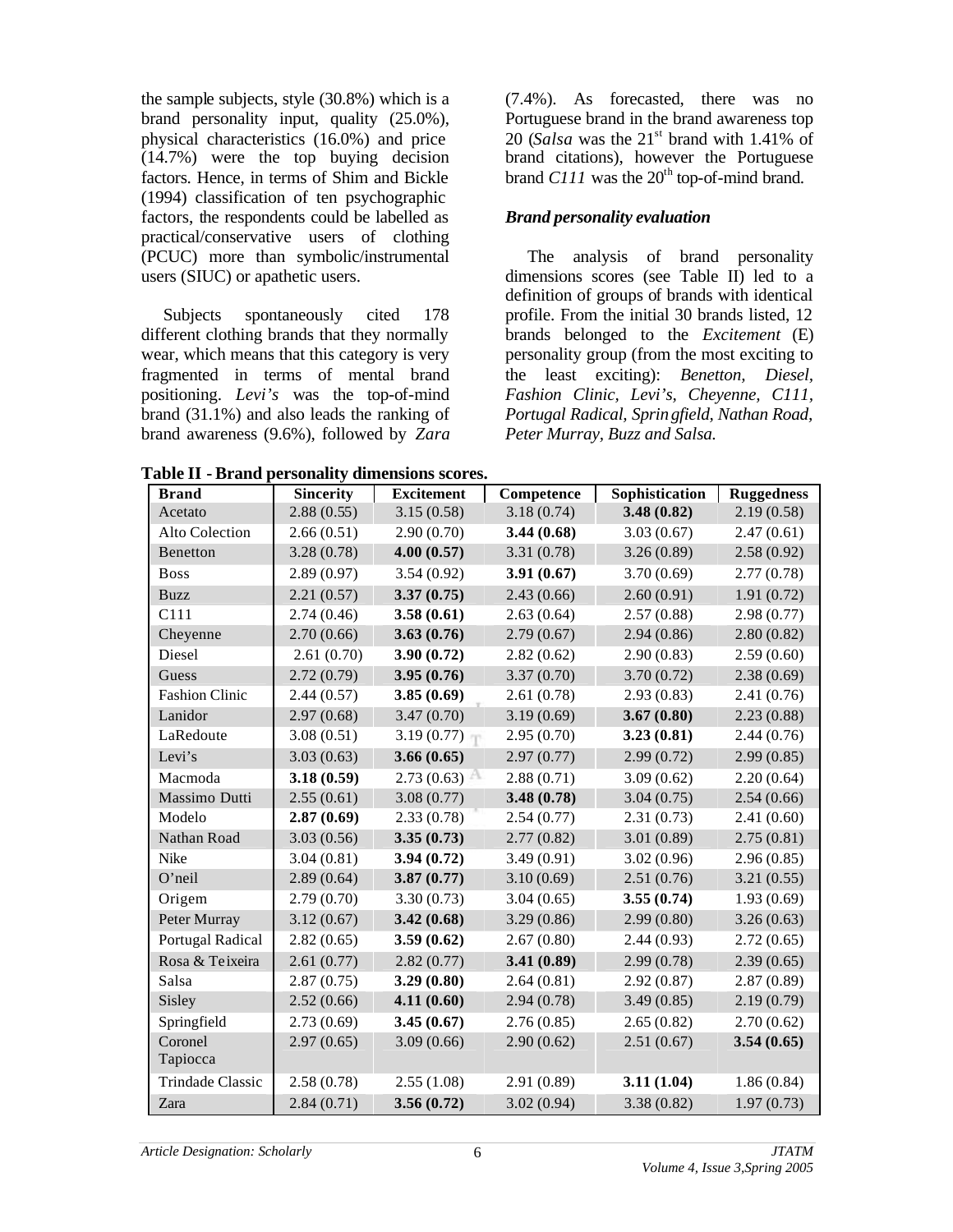*Sisley, Guess* and *Zara* profiles presents two predominant components and therefore they were designated as *Excitement-Sophistication* (ESo) brands*.* Following the same criterion *Nike* may be classified as *Excitement-Competence* (EC) while *O'Neil* is an *Excitement*- *Ruggedness* brand (ER).

*Calvin Klein, Lanidor, Origem* and *La Redoute* were included in *Sophistication-Excitement* (SoE) group while the *Competence* (C) group comprehend the brands *Hugo Boss, Massimo Dutti, Alto Colection* and *Rosa & Teixeira.* The brand personality evaluation of *Macmoda* showed a *Sincerity-Sophistication* profile (SiSo).

On other hand *Coronel Tapiocca* was the only brand perceived as *Ruggedness* (R) while *Modelo* did not have any brand personality dimension with mean score above 3 (sincerity is the highest score).

## *Self –concept and brand personality congruence and advertising response*

*Levi's All Duty* was the brand with highest self-congruence score and it was also the most valuable brand (see Table III). In general, youth subjects preferred brands with Excitement personality. *Guess* (ESo) was the brand that obtained the highest buying intention, while *Nike* (EC) was the most preferred brand, probably due to its print ad that obtained the highest attitude toward the ad score**.** *Salsa* (E) in turn, was

the Portuguese brand perceived as more congruent to the respondents, *Peter Murray's* print ad was favourably evaluated, while *Lanidor* was the brand most preferred.

As expected, significant positive correlations between self-concept and brand personality congruence and advertising response measures were found (see Table IV) which supports hypothesis H1. We also verified the existence of a significant correlation between involvement and selfcongruency thus validating hypothesis H2.

The respondents confirmed the expected brand personalities of excitement brands like *Diesel, Sisley, Fashion Clinic, Cheyenne, Buzz,* competence brands like *Massimo Dutti, Boss, Alto colection*, sophistication brands like *Trindade, Calvin Klein*, and the ruggedness brand *C.Tapiocca*. On other hand, some brands *(Levi's, Guess, O'Neil, Portugal Radical, C111, Nathan Road, Springfield, Peter Murray* and *Salsa*) had a higher excitement score than expected. This will allow brand builders to analyse pictorial material from these pre-tested brands, considering them as benchmarks in terms of brand personality. From the brand builder perspective, the results should help the understanding of antecedents and consequences of brand personality processing, as proposed in several branding models (Kapferer, 1991; Blackston, 1993, 1995; Keller, 1993; Aaker, 1996; Fournier, 1998).

M

 $\cdot$ 

T

A

T.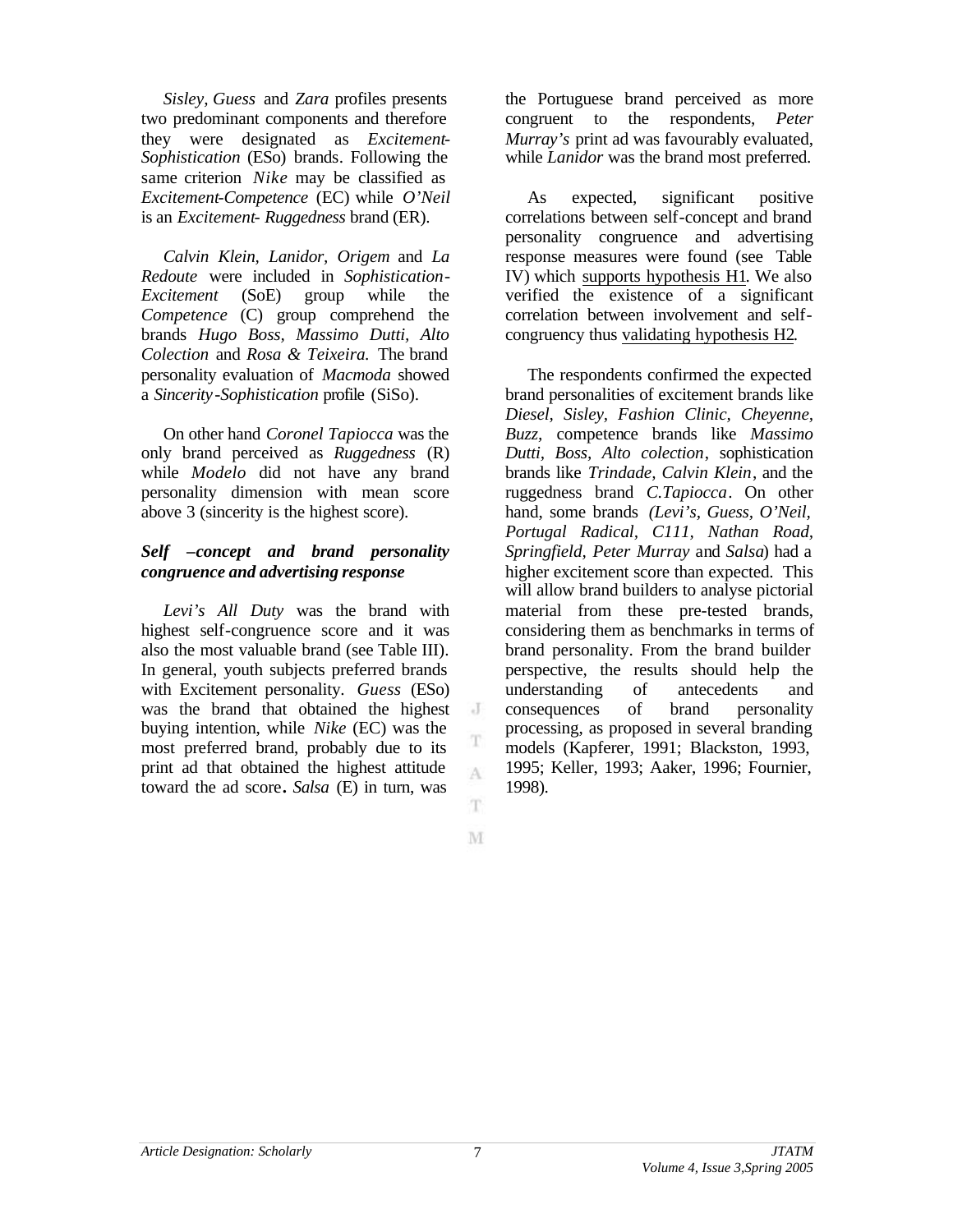| <b>Brand</b>          | Self-<br>congruence | PII         | $A_{ad}$       | $C_{ad}$                          | $A_{b}$        | <b>Brand</b><br><b>Equity</b> | PI                                                        |
|-----------------------|---------------------|-------------|----------------|-----------------------------------|----------------|-------------------------------|-----------------------------------------------------------|
| All Duty<br>Levi's    | 4.85(1.52)          | 4.30(1.32)  | 4.79<br>(1.22) | 4.64<br>(1.19)                    | 5.63<br>(1.19) | 5.15<br>(1.42)                | 4.68(1.52)                                                |
| Guess                 | 4.56(1.61)          | 4.33(1.20)  | 4.89 (1.42)    | 4.87 (1.26)                       | 5.66 (1.12)    |                               | 4.94 (1.22) 5.25 (1.31)                                   |
| Nike                  | 4.53(1.53)          | 4.78(1.13)  | 5.35(1.16)     | 5.51(1.03)                        | 6.03(1.24)     |                               | $5.10(1.45)$ 5.21 $(1.45)$                                |
| <b>Benetton</b>       | 4.43(1.45)          | 4.80(1.21)  | 5.03 (1.39     | 5.11(1.38)                        | 5.55 (1.54     |                               | 4.67 (1.69) 5.25 (1.39)                                   |
| Zara                  | 4.37(1.67)          | 3.95(1.34)  | 4.35 (1.37     | 4.40(1.47)                        | 4.83 (1.48)    |                               | 4.40 (1.65) 4.41 (1.57)                                   |
| Diesel                | 4.34 (1.70)         | 4.23(1.20)  | 4.89 (1.19)    | 4.80(1.24)                        | 5.22(1.35)     |                               | 4.34 (1.52) 4.75 (1.32)                                   |
| Calvin Klein          | 4.29 (1.70)         | 4.50 (1.00) | 4.91 (1.13     | 4.81(1.29)                        | 5.42(1.15      |                               | 4.62 (1.52) 4.43 (1.60)                                   |
| O'neil                | 4.28 (1.59)         | 4.33(1.12)  | 5.25 (1.29)    | 5.16 (1.19) 5.66 (0.99            |                |                               | 4.31 (1.55) 4.83 (1.48)                                   |
| <b>Boss</b>           | 4.10(1.75)          | 4.83(1.13)  | 5.17 (1.20     | 5.16(1.19)                        | 6.09(1.15      |                               | 4.87 (1.28) 5.08 (1.36)                                   |
| Salsa                 | 4.07 (1.89)         | 4.17(1.28)  | 4.36 (1.45     | 4.34(1.30)                        | 4.78 (1.41     |                               | $4.53(1.22)$ $4.63(1.46)$                                 |
| Lanidor               | 3.97(1.69)          | 3.86(1.22)  | 4.52 (1.21     | 4.71(1.19)                        | 5.35(1.17)     |                               | 4.31 (1.12) 4.76 (3.14)                                   |
| Cheyenne              | 3.93(2.02)          | 4.20 (1.39) | 4.59 (1.30     | 4.47(1.17)                        | 5.18 (1.26     |                               | 4.43 (1.81) 4.91 (1.71)                                   |
| Springfield           | 3.90(1.56)          | 4.27(1.08)  | 4.66 (1.21     | 4.70 $(1.16)$ 5.07 $(1.13)$       |                |                               | 4.50 (1.23) 4.76 (1.14)                                   |
| C111                  | 3.87(1.96)          | 3.97(1.16)  | 4.48 (1.13)    | 4.43(1.10)                        | 4.81 (1.27     |                               | 4.20 (1.40) 4.16 (1.86)                                   |
| Massimo Dutt          | 3.77(1.89)          | 3.79(1.22)  | 4.23 (1.40)    | 4.48(1.25)                        | 5.49 (1.26)    |                               | 4.37 (1.50) 4.52 (1.45)                                   |
| Nathan Road           | 3.70(1.71)          | 4.16(1.26)  | 4.58 (1.24)    | 4.76 (1.28) 4.67 (1.33)           |                |                               | 4.37 (1.33) 4.42 (1.59)                                   |
| Acetato               | 3.65(1.52)          | 3.81(1.20)  | 4.45 (1.17)    | 4.27(1.22)                        | 4.79 (1.19)    |                               | 3.94 (1.21) 3.83 (1.37)                                   |
| Peter Murray          | 3.63(1.73)          | 4.24 (1.38) | 5.03(1.23)     | $5.09(1.21)$ $5.23(1.11)$         |                |                               | 4.43 (1.43) 4.78 (1.73)                                   |
| <b>Fashion Clini</b>  | 3.43(1.31)          | 4.15(1.01)  |                | 4.50 (1.03 4.67 (1.15) 4.60 (1.17 |                |                               | 4.33 (1.45) 4.49 (1.56)                                   |
| Origem                | 3.41(1.66)          | 3.51(1.20)  |                |                                   |                |                               | 4.16 (1.28 4.16 (1.33) 4.52 (1.26 3.97 (1.31) 3.84 (1.70) |
| C.Tapiocca            | 3.35(1.69)          | 4.14(1.11)  |                |                                   |                |                               | 4.88 (1.09 4.71 (1.17) 4.45 (1.19 3.82 (1.14) 3.99 (1.33) |
| Rosa & Teixei         | 3.33(1.56)          | 3.49(1.27)  | 3.94 (1.47)    | 4.08 (1.56) 4.68 (1.35            |                |                               | 4.03 (1.22) 3.86 (1.55)                                   |
| Macmoda               | 3.32(1.70)          | 3.51(1.08)  | 3.91(1.18)     | $4.05(1.22)$ $4.19(1.26)$         |                |                               | $3.79(1.09)$ $3.49(1.33)$                                 |
| Portugal<br>Radical   | 3.20(1.37)          | 3.45(1.11)  | 3.87 (1.23)    | $3.84(1.11)$ 4.21 (1.12)          |                |                               | $3.43(1.38)$ 4.07 (1.53)                                  |
| Sisley                | 3.17(1.68)          | 4.38(1.27)  | 4.92 (1.43)    | $5.16(1.17)$ 4.63 (1.25)          |                |                               | $3.82(1.60)$ 4.18 $(1.34)$                                |
| La Redoute            | 3.17(1.95)          | 3.65(1.15)  | 4.35 (1.34)    | 4.67 (1.37) 4.43 (1.51)           |                |                               | 3.47 (1.67) 3.57 (1.88)                                   |
| <b>Buzz</b>           | 2.83(1.44)          | 3.50(1.31)  | 3.80 (1.37)    | 3.94 (1.39) 3.55 (1.14            |                |                               | $3.23(1.19)$ 4.12 $(1.45)$                                |
| Modelo                | 2.78(1.36)          | 3.00(1.12)  | 3.45(1.15)     | 3.43(1.26)                        | 3.03(1.13)     |                               | 2.81 (1.23) 2.98 (1.23)                                   |
| <b>Alto Colection</b> | 2.70(1.47)          | 3.38(1.27)  | 4.09 (1.49)    | 4.23 (1.42) 4.38 (1.34            |                |                               | $3.03(1.47)$ 3.56 (1.54)                                  |
| Trindade              | 2.50(1.89)          | 3.16(1.45)  |                |                                   |                |                               | 3.92 (1.44 3.88 (1.38) 3.99 (1.60 3.63 (1.73) 3.37 (1.72) |

**Table III - Descriptive statistics of self-concept and brand personality congruency scores, advertising response measures and involvement.**

*Article Designation: Scholarly JTATM*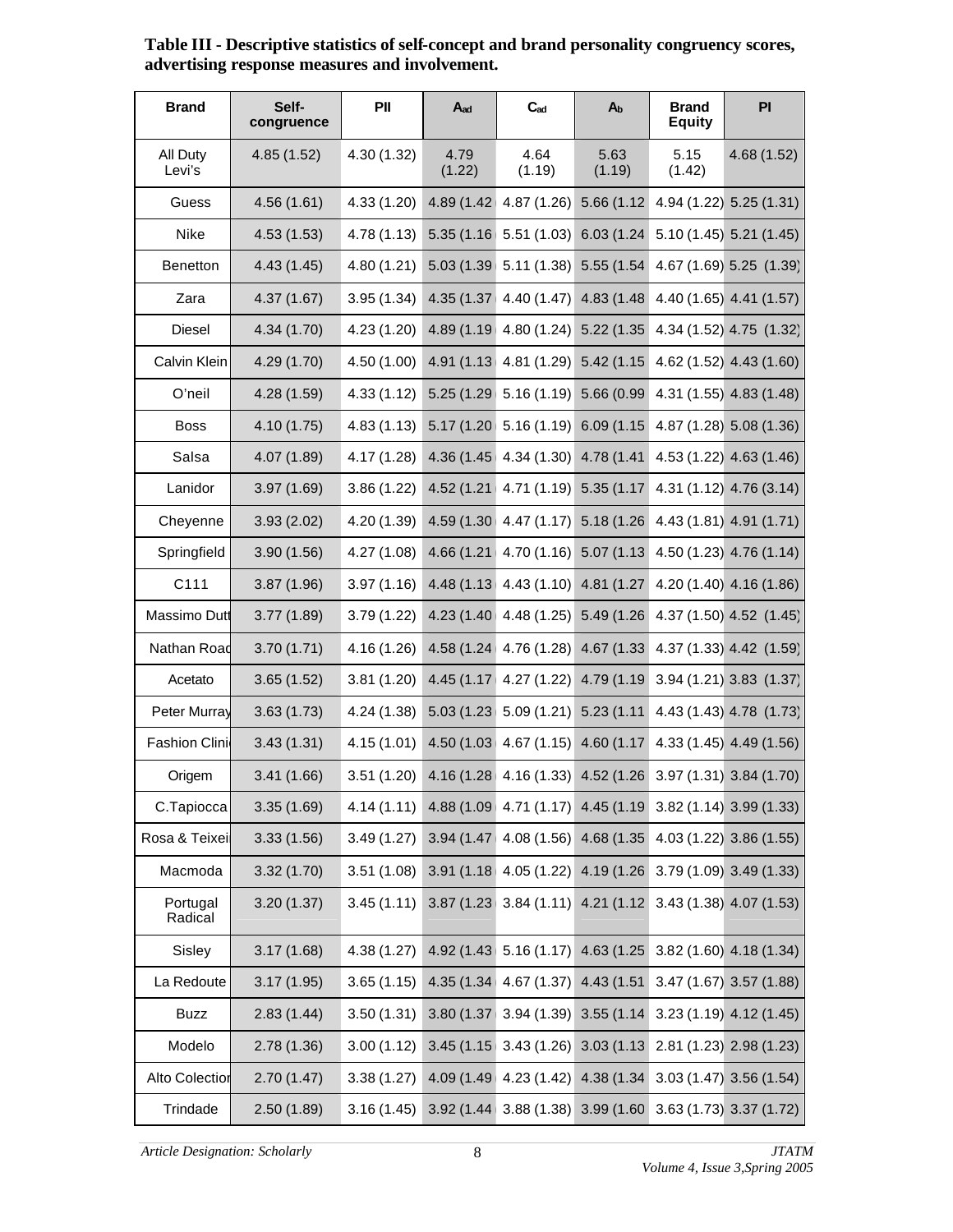| <b>Brand</b>        | Self-                            | Self-                       | Self-                            | Self-                           | Self-                      | Self-                              | Self-                          |
|---------------------|----------------------------------|-----------------------------|----------------------------------|---------------------------------|----------------------------|------------------------------------|--------------------------------|
|                     | congruency<br>Vs A <sub>ad</sub> | congruency<br><b>Vs PII</b> | congruency<br>Vs C <sub>ad</sub> | congruency<br>Vs A <sub>b</sub> | congruency<br><b>Vs PI</b> | congruency<br><b>Vs Preference</b> | congruency<br><b>Vs Equity</b> |
| Acetato             | $0,40*$                          | 0,60                        | $0.37*$                          | $0,49**$                        | 0,69                       | $0.49**$                           | 0,64                           |
| Alto                | 0,60                             | 0,65                        | $0,48**$                         | 0,70                            | 0,75                       | 0,69                               | $0,39 *$                       |
| colection           |                                  |                             |                                  |                                 |                            |                                    |                                |
| Benetton            | 0,65                             | 0.63                        | $0.58***$                        | 0,68                            | $0,47***$                  | 0,82                               | $0.58***$                      |
| <b>Boss</b>         | n.s.                             | $0.41*$                     | n.s.                             | n.s.                            | n.s.                       | 0.71                               | $0,44*$                        |
| <b>Buzz</b>         | $0,57***$                        | 0,79                        | $0,57***$                        | 0,66                            | $0,59**$                   | 0,77                               | $0,50**$                       |
| C.Tapiocca          | n.s.                             | $0.48*$                     | n.s.                             | $0,48**$                        | $0,43*$                    | $0,56***$                          | $0,41*$                        |
| C111                | $0,59***$                        | $0,56$ **                   | $0,48**$                         | $0.59**$                        | 0,63                       | 0,66                               | $0,55$ **                      |
| <b>Calvin Klein</b> | n.s.                             | $0.39*$                     | n.s.                             | $0.37*$                         | $0,44$ **                  | 0,81                               | 0,63                           |
| Cheyenne            | $0,52**$                         | 0,72                        | $0,52***$                        | 0,77                            | 0,63                       | 0,84                               | 0,70                           |
| <b>Diesel</b>       | 0,62                             | 0,66                        | 0,70                             | 0,67                            | $0,48**$                   | 0,81                               | 0,66                           |
| Fashion<br>Clinic   | $0,44*$                          | $0,56**$                    | $0,50**$                         | $0,53***$                       | 0,74                       | 0,63                               | $0,51***$                      |
| Guess               | 0,62                             | 0,70                        | $0,58$ **                        | 0,65                            | $0.54$ **                  | 0,76                               | $0,56$ **                      |
| La Redoute          | $0,37*$                          | $0,53**$                    | n.s.                             | $0,45*$                         | n.s.                       | 0,75                               | n.s.                           |
| Lanidor             | $0,55***$                        | $0,57$ **                   | $0,50**$                         | n.s.                            | n.s.                       | 0,66                               | n.s.                           |
| Levi's              | n.s.                             | 0.63                        | $0,46***$                        | $0,50**$                        | $0.46***$                  | 0,73                               | $0,46**$                       |
| Macmoda             | $0.40*$                          | $0,52***$                   | $0.38*$                          | $0,54***$                       | $0.53***$                  | $0,55***$                          | $0,39*$                        |
| Massimo<br>Dutti    | n.s.                             | $0.47*$                     | n.s.                             | $0,41*$                         | n.s.                       | 0,84                               | $0.40*$                        |
| Modelo              | 0,69                             | 0,74                        | $0.44*$                          | 0,70                            | $0,59**$                   | 0,79                               | $0.53$ **                      |
| Nathan<br>Road      | $0,50**$                         | 0,75                        | 0,66                             | 0,71                            | 0,65                       | 0,77                               | $0,58**$                       |
| Nike                | $0,45*$                          | $0,58**$                    | $0,52**$                         | $0.54***$                       | $0.49***$                  | $0,59**$                           | $0,54$ **                      |
| O'Neil              | n.s.                             | $0.49**$                    | n.s.                             | 0,66                            | $0.46*$                    | 0,74                               | 0,63                           |
| Origem              | $0.41 *$                         | $0.54***$                   | n.s.                             | $0,53$ **                       | 0,66                       | 0,75                               | $0.47*$                        |
| Peter<br>Murray     | 0,72                             | 0,79                        | 0,67                             | 0,69                            | 0,66                       | 0,63                               | $0,47*$                        |
| Port.<br>Radical    | 0,61                             | $0,56$ <sup>**</sup>        | $0,39*$                          | $0.42*$                         | $0,44*$                    | 0,74                               | $0.42*$                        |
| Rosa<br>Teixeira    | n.s.                             | n.s.                        | $0,41$ *                         | $0,47*$                         | n.s.                       | 0,75                               | $0,41*$                        |
| Salsa               | 0,65                             | 0,67                        | $0,58$ **                        | 0,68                            | $0,51***$                  | 0,77                               | 0,62                           |
| Sisley              | $0,44$ **                        | 0,68                        | n.s.                             | $0,56**$                        | n.s.                       | 0,68                               | 0,65                           |
| Springfield         | $0,56***$                        | $0,54***$                   | $0,46*$                          | $0,44*$                         | $0.48***$                  | 0,64                               | n.s.                           |
| Trindade            | 0,64                             | 0,77                        | $0,59***$                        | $0,56**$                        | n.s.                       | 0,84                               | 0,73                           |
| Zara                | $0.41*$                          | $0.52**$                    | $0,48***$                        | 0,66                            | $0,55$ **                  | 0,75                               | $0,43*$                        |

# **Table IV– Pearson correlation coefficients between self-congruency and advertising response measures, brand equity indicator and involvement.**

Advertising response measure: self-congruency; involvement – PII; attitude toward the ad - A<sub>ad</sub>; Cognitive response toward the ad -  $C_{ad}$ ; attitude toward the brand -  $A_b$ ; brand equity indicator; buying intention – PI; Significance level: \* p<0,050; \*\* p<0,010; \*\*\* p<0,001; n.s. – not significant.

### *Influence of demographic variables (sex, age) and involvement*

Self-concept and brand personality congruence is also significantly influenced by sex. For some brands, perceived as female brands, like *Lanidor*, *Acetato*, *Fashion Clinic* , *Calvin Klein* or *La Redoute* , girls self-congruence is naturally higher. The inverse occurs with a male brand like *Coronel Tapiocca* but with a less significant difference.

#### M

Although they were perceived as male brands, some competent brands whose ads only had a male model, like *Rosa & Teixeira*, *Alto Colection* or *Boss,* were more favourably judged by girls. On the other hand, the print ad stimuli of an ES brand with female models (e.g. *Sisley)* were more favourably judged by male youth in terms of excitement score, competence score, attitude toward the ad, cognition of the ad and brand equity. This could be explained by a significantly higher involvement experienced by male subjects.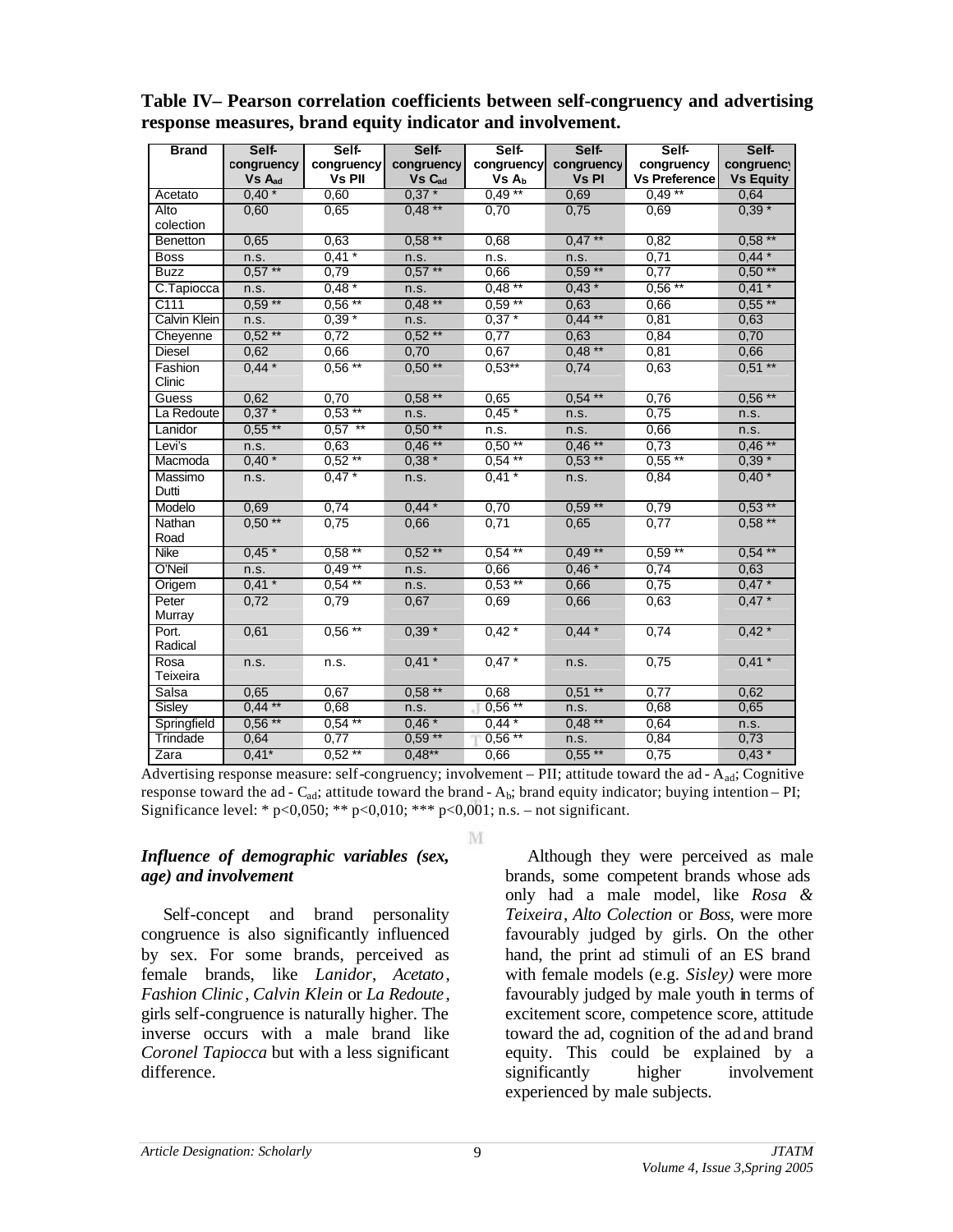The researchers verified significant differences between group A (16-19 years old) and group B (20-25 years old) in terms of the evaluation of brand personality scale and advertising response, that showed that the younger group respondents always rated with higher scores. This can also be explained by a higher involvement experienced by these younger respondents associated to a higher self-monitoring level at this age.

#### **Recommendations and suggestions for future research**

Some methodological limitations must be considered: the use of a convenience sample; unknown bias in pictorial stimuli processing or in questionnaire application.

On other hand, the Brand Personality Scale may be adapted to European context as pointed out by the result of the adaptation made by Koebel and Ladwein (1999) to the French market, hat suggested a different spectrum of brand personality dimensions.

Self-concept and brand personality congruence is moderated by several psychographic variables like self-monitoring (Snyder, 1974; Graeff, 1996; Browne and Kaldenberg, 1997a, 1997b; Hogg et al, 2000), social values (Rose et al, 1994), fashion leadership (Goldsmith, Flynn and Moore, 1996), susceptibility to interpersonal influence (Bearden, Netemeyer and Teel, 1989) or shopping orientations (Sproles and Kendal, 1986). The choice of brand and style is also related with external social values like affiliation, conformity or group identification (Rose et al, 1994). Therefore we think that is important to assess these consumer characteristics in order to identify clusters with a very clear profile, as suggested by Shim and Bickle (1994).

#### **Acknowledgements**

This research is funded by a doctoral scholarship of Fundação da Ciência e Tecnologia of Ministério da Ciência e Tecnologia of Portuguese Government.

**António Azevedo** *received his PhD in Management Science from Economics and Management School of Minho University, Portugal. He is Assistant Professor in Fernando Pessoa University, Portugal. His topics of research are: branding strategy; relationship marketing; advertising processing; consumer behaviour; psychographics; marketing communications; crisis communications and management; country of origin effect; fashion clothing marketing;* 

**Minoo Farhangmehr** *is a Full Professor of Marketing and Strategic Management since 1997, Head of Marketing and Strategic Management Group since 1990 and Director of Master in Management in the School of Economics and Management since 1992, in the University of Minho, Braga Portugal. She received her PhD in Marketing and Strategic Management, Warwick Business School, University of Warwick, England, 1991. She has been member of Editorial Board and reviewer of National and International Journals and Conferences. She organized and hosted the European Marketing Academy Conference (EMAC 2002) at the University of Minho. Current research interests are: Ethical Issues and Social Responsibility of Marketing, Marketing on the Internet*

# **References:**

 $\cdot$ 

T A

- Aaker, D. (1996), *Building strong brands*, Free Press.
- Aaker, J.L. (1997), "Dimensions of brand personality", *Journal of Marketing Research*, Nº34, pp. 347-356.
- Andrews, J.C., Durvasula, S. and Ahkter, S.H. (1990), "A framework for conceptua1izing and measuring the involvement construct in advertising research", *Journal of Advertising*, Vol.19 No. 4, pp. 27-40.
- Bearden, W.O., Netemeyer, R.G. and Teel, J.E. (1989), "Measurement on consumer susceptibility to interpersonal influence", *Journal of Consumer Research*,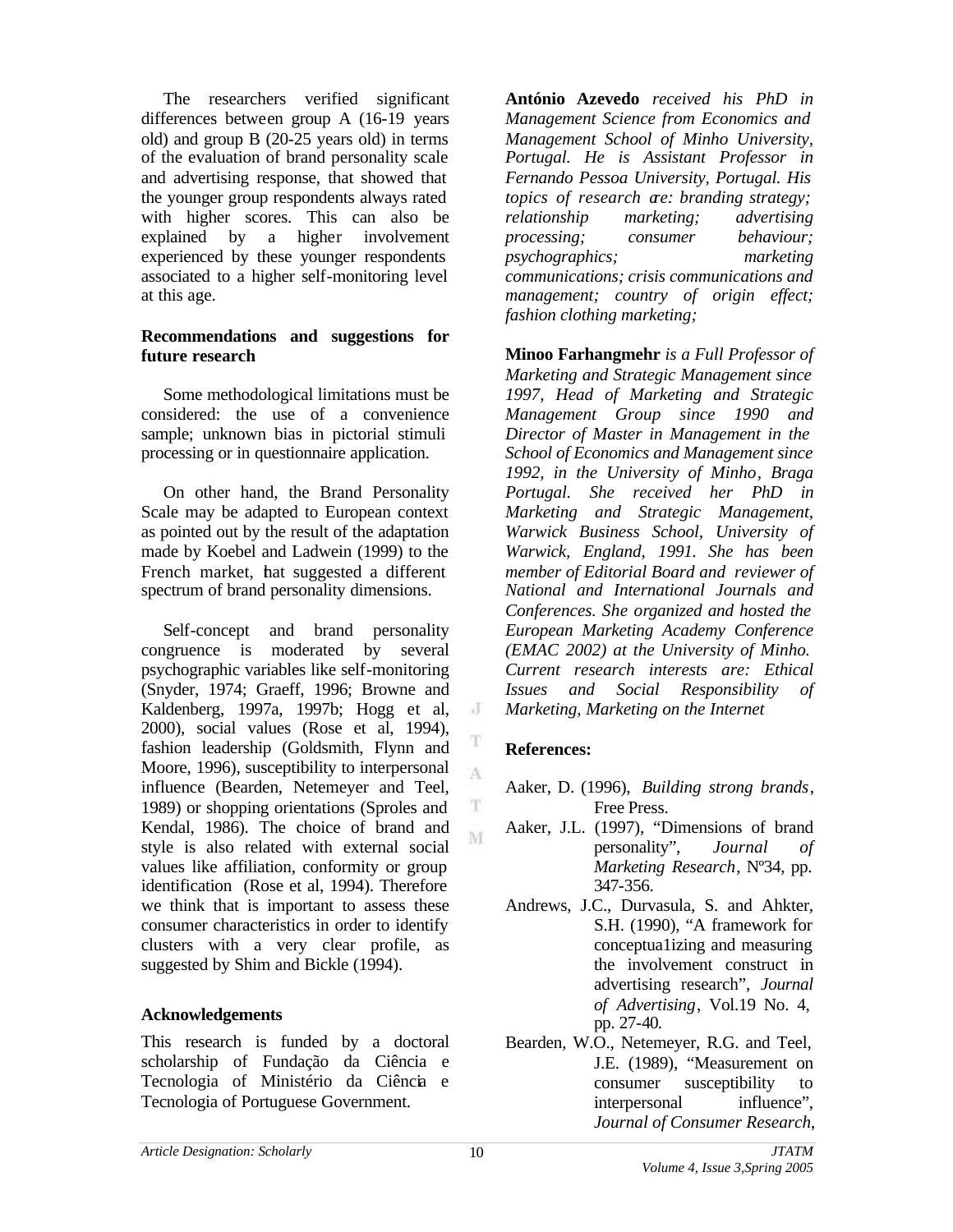Nº15, pp.473-480.

- Beckmann, S. (2002), "Managing consumerbrand relationship: na introduction in the lovemark concept", *31st EMAC 2002 Conference Proceedings,* Minho University, Braga, Portugal.
- Belleau, B.D., Didier, J. T. and LaMotte, L. (1992), "College students' attitudes toward apparel and the media", *Perceptua1 and Motor Skills*, Vol. 74 No.3, Pt2, Special Issue, pp.1183-1192.
- Biehal, B., Stephens, D. and Curlo, E. (1992), "Attitude toward the ad and brand choice", *Journal of Advertising*, Vol. 21 No.3, pp.19-36.
- Biel, A.L. (1993), "Converting Image Into Equity", in Aaker, D.A. and Biel, A. (Eds.), *Brand equity and advertising: advertising's role in building strong brands*, Lawrence Erlbaum, Associates, Inc., Hilsdale, New Jersey, pp.67-82.
- Biel, A. L. (1997), "Discovering brand magic: The hardness of the softer side of branding", *International Journal of Advertising*, Vol.16 No.3, pp.199-210.
- T Blackston, M. (1993), "Beyond brand personality: building brand A relationships", in: Aaker, D.A. and Biel, A. (Eds.), *Brand*  T *equity & advertising:* M *advertising's role in building strong brands*, Lawrence Erlbaum Associates, Inc., Hilsdale, New Jersey, pp.113- 124.
- Blackston, M. (1995), "The qualitative dimension of brand equity", *Journal of Advertising Research*, Vol.35 No.4, pp. RC-2-RC-7.
- Brown, S.P. and Stayman, D.M. (1992), "Antecedents and consequences of attitude toward the ad: a meta-analysis", *Journal of Consumer Research*, Nº19 ,

pp.34-51.

- Browne, B.A. and Kaldenberg, D.O. (1997a), "Self-monitoring and image appeals in advertising", *Psychological Reports*, Vol. 81 No.3, Pt2, pp. 1267-1275.
- Browne, B.A. and Kaldenberg, D.O. (1997b), "Conceptualizing selfmonitoring: links to materialism and product involvement", *Journal of Consumer Marketing*, Vol.14 No.1, pp.31-44.
- Buda, R., and Zhang, Y. (2000), "Consumer product evaluation: the interactive effect of message framing, presentation order and source credibility". *Journal of Product and Brand Management,* Vol.9 No.4, pp.229-242.
- Chaiken, S. and Maheswaran, D. (1994), "Heuristic Processing can bias systematic processing: effects of source credibility, argument ambiguity and task importance in attribute judgement", *Journal of Personality and Social Psychology*, Vol. 66 No.1, pp. 93-114.
- Cobb-Walgren, C.J., Ruble, C.A. and Donthu, N. (1995), "Brand equity, brand preference, and purchase intent", *Journal of Advertising*, Vol.24 No.3, pp.25-40.
- Dolich, I. (1969), "Congruence relationships between self-images and product brands", *Journal of Marketing Research,* Vol. VI (February), pp.80-84.
- Elliott, R. (1994), "Exploring the symbolic meaning of brands", *British Journal of Management*, No.5, pp. S13-S19.
- Ericksen, M.K. and Sirgy, M.J. (1992), "Employed females' clothing preference, self-image congruence, and career anchorage", *Journal of Applied Social Psychology*, Vol.22 No.5, pp. 408-422.
- Fournier, S. (1998), "Consumers and their

 $\cdot$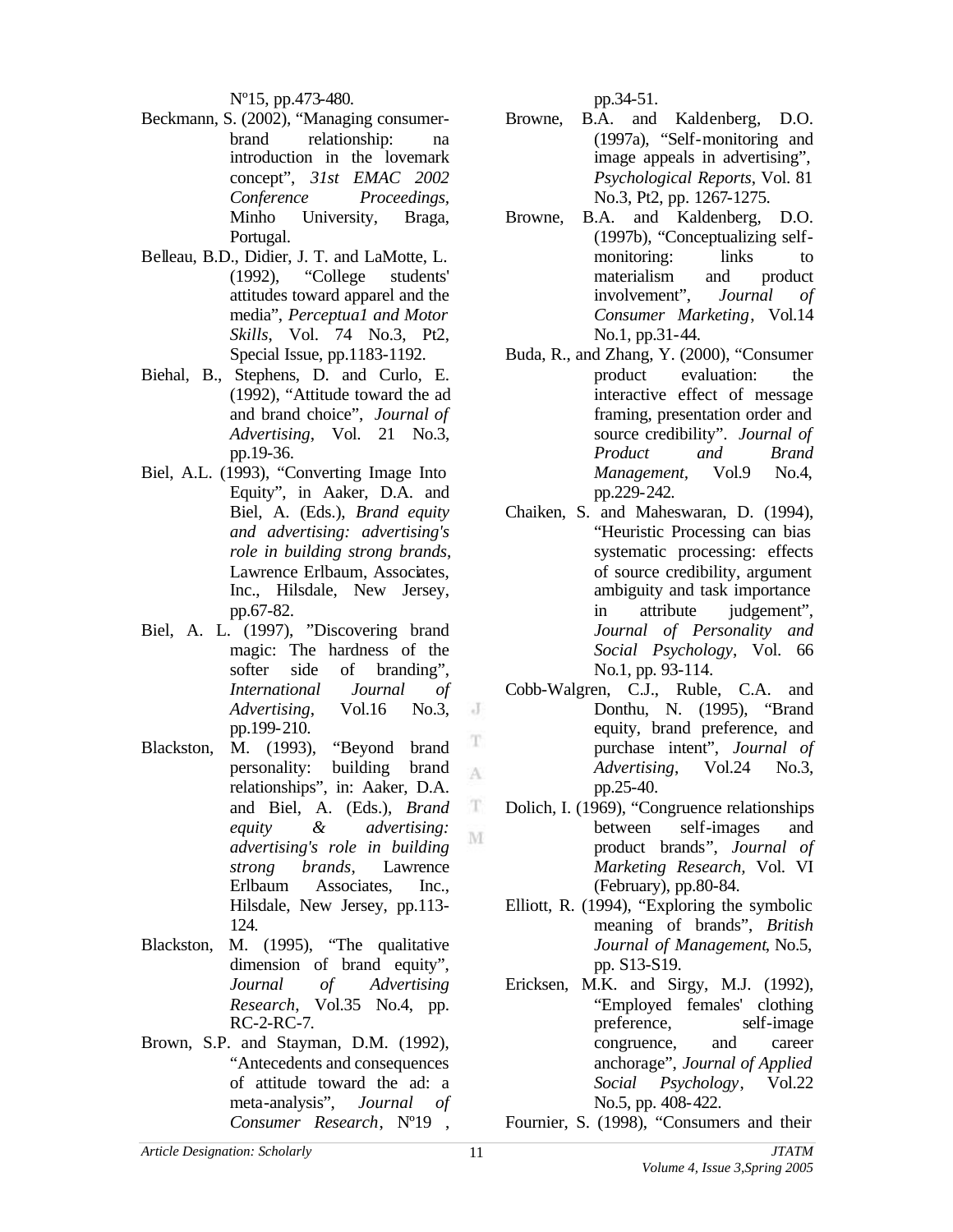brands: developing relationship theory in consumer research", *Journal of Consumer Research*, Vol.24 No.4, pp.343-373.

- Graeff, T.R. (1996), "Image congruence effects on product evaluations: The role of self-monitoring and public/private consumption", *Psychology & Marketing*, Vol.13 No.5, pp. 481-499.
- Goldsmith, R.E., Flynn, L.R. and Moore, M.A. (1996), "The self-concept of fashion leaders", *Clothing and Textiles Research Journal*, Vol.14 No.4, pp.242-248.
- Heylen, J.P. (1990), "Modelling implicit dynamics: a more systematic approach to data gathering and interpretation", *Proceedings of the ESOMAR Seminar on Qualitative Research,* Geneva, pp. 69-87.
- Heylen, J.P., Dawson, B. and Sampson, P. (1995), "An implicit model of consumer behavior", *Journal of the Market Research Society*, Special issue: practical issues in modelling, Vol. 37 No.1, pp.51-67.
- Hogg, M.K., Cox, A.J. and Keeling, K.A. (2000), "The impact of selfmonitoring and situational factors on image congruence and product/brand evaluation", *European Journal of Marketing,* Vol. 34 No. 5/6, pp. 641-666.
- Hong, J.W and Zinkhan, G.M. (1995), "Selfconcept and advertising effectiveness: The influence of congruency, conspicuousness, and response mode", *Psychology & Marketing*, Vol.12 No.1, pp.53-77.
- Johar, J.S. and Sirgy, M.J. (1991), "Valueexpressive versus utilitarian advertising appeals: when and why to use which appeal", *Journal of Advertising*, Vol.20 No.3, pp.23-33.
- Kapferer, J. (1991), *Les marques capital de l'entreprise*, Les Éditions d'Organisation, Paris.
- Koebel, M.N. et Ladwein, R. (1999), "L'Échelle de personalité de la marque de Jennifer Aaker: adaptation au contexte français", *Décisions Marketing,*  No.6 Janvier-Avril, pp.81-88.
- Keller, K.L. (1993), "Conceptualizing, measuring, and managing customer-based brand equity", *Journal of Marketing*, Vol.57 Jan, pp.1-22.
- Lannon, J. (1993), "Asking the right questions: What do people do with advertising?", in D.A. Aaker and A. Biel (Eds.), *Brand equity & advertising: advertising's role in building strong brands* (pp. 163-176), Hilsdale, New Jersey: Lawrence Erlbaum Associates, Inc.
- Leclerc, F., Schmitt, B. H., and Dubé, L. (1994), "Foreign Branding and its effects on Product Perceptions and Attitudes", *Journal of Marketing Research,*  Vol. 31 (May), pp.263-270.
- MacKenzie, S., Lutz, R.J. and Belch, G.E. (1986), "The role of attitude toward the ad as a mediator of advertising effectiveness: a test of competing explanations", *Journal of Marketing Research*, Vol.25, pp.242-252.
- Marchand, J. (1998), "The impact of attitude toward the ad: the influence of context", 27th EMAC Conference Proceedings, Malta, pp.33-40.
- Martin, W.S. and Bellizi, J. (1982), "An analysis of congruous relationships between selfimages and product images", *Journal of Academy of Marketing Science,* Vol.10 No.4, pp.473-489.
- Mehta, A. (1994), "How advertising response modelling (ARM) can increase ad effectiveness", *Journal of Advertising Research*, Vol. 34 No.3, pp.62- 74.

 $\cdot$ 

T A

T

M